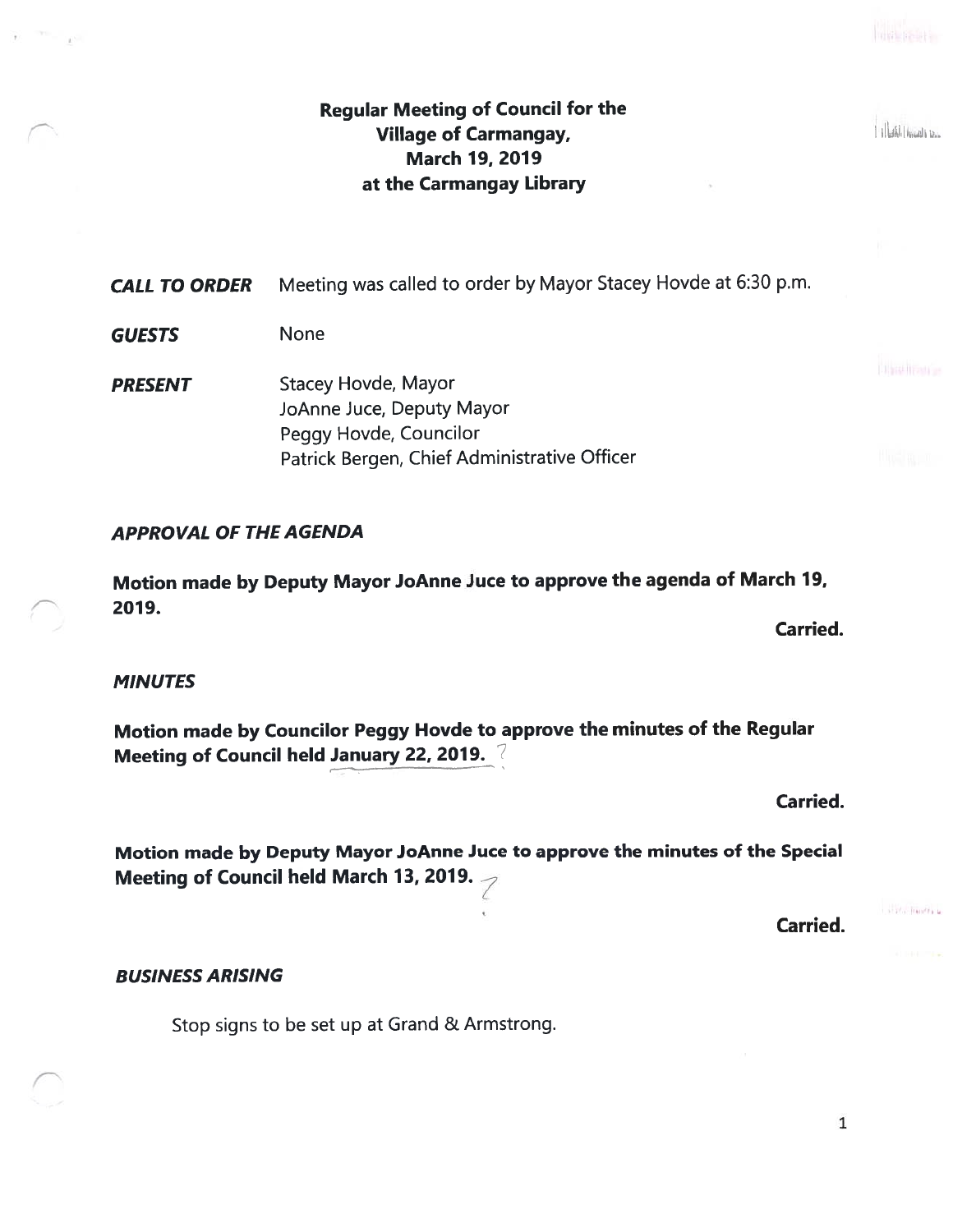Motion made by Deputy Mayor JoAnne Juce to advice staff of 4-way stop signs at Grand & Armstrong.

Carried.

#### OLD BUSINESS

None

## PUBLIC WORKS REPORT

Public Works were focused on:

- • Assisting residents with frozen waterline connections. In one case <sup>a</sup> hose was connected between homes to provide water to the effected home from the other that had running water.
- •John attended the annual water conference in Banff to get the required credits to keep his certification as the water operator for Carmangay.
- • John assisted with background work for the water line project <sup>p</sup>lanning as well as the wastewater lift station.

## ADMINISTRATOR REPORT

The CAO was focused on:

- The utility bills that were sent out at the end of last year as well as the most recent ones are now in the system and have been mailed out. We have <sup>a</sup> bit of tweaking to do on the accounting system in terms of how the revenue is split but can make that fix quite easily. The tax assessments are the next thing to be sent out and then the tax notices. Aside from some training everything appears to be set up and functioning for the new accounting system.
- • There was <sup>a</sup> meeting with Mark Murphy who is the consultant for the Regional Emergency Management Effort. Mark needed some background information about Carmangay as part of the <sup>p</sup>lan. Mark had just met with all of the fire chiefs in the Vulcan area system for their input.
- Further work was done to improve the communications from Council and Administration to the community. We hope to have <sup>a</sup> newsletter out soon as well as more Facebook and website updates.
- • Patrick and Blake met <sup>a</sup> number of times to finalize some of budgeting and <sup>p</sup>lans for the upcoming project work. Some of that work is reflected later in the agenda.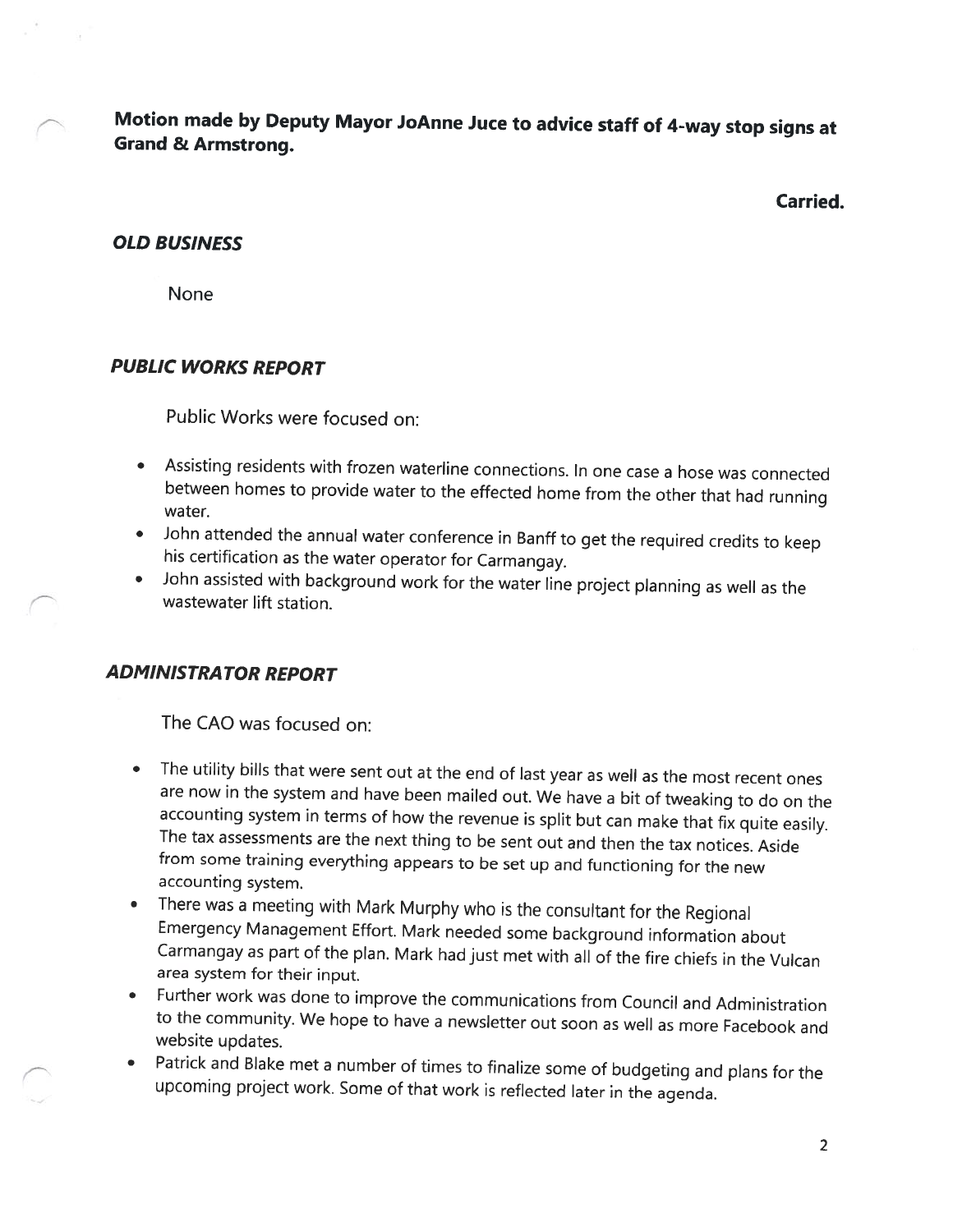# **CORRESPONDENCE**

 $\sim$ 

CAO Patrick Bergen received correspondence regarding the potential charging station.

# FINANCIAL REPORT

#### **MONTHLY STATEMENT**

## Period Ending - FEB <sup>2019</sup>

| <b>Function</b><br>Interest: Income & Expense | Revenue      | <b>Expense</b> |
|-----------------------------------------------|--------------|----------------|
| <b>Taxes</b>                                  | \$46.82      |                |
| <b>General Administrative</b>                 | \$3,548.60   |                |
| <b>Agency Account</b>                         |              | \$6,571.02     |
| Council-meetings/mileage                      | \$1,726.51   |                |
| Council membership                            |              | \$970.65       |
| <b>Natural Gas Rebate</b>                     |              | \$150.00       |
| <b>Fortis Franchise Fee</b>                   | \$1,083.09   |                |
| <b>Police/AB Gov fines</b>                    | \$855.46     |                |
| <b>County School Requisition</b>              |              |                |
| Bylaw Enforce /Dog licence                    |              |                |
| Shop/Public Works/Bulk Water                  | \$100.00     |                |
| <b>Roads and Street</b>                       | \$750.00     | \$11,587.43    |
| Water/Sewer/Garbage                           |              | \$1,488.40     |
| <b>TVRW Admin. Requisition</b>                | \$4,591.26   | \$4,557.25     |
| <b>TVRW</b> debenture payment                 |              |                |
| <b>Dr Retention</b>                           |              | \$8,531.31     |
| <b>Benchmarch Assessment</b>                  |              | \$4,822.07     |
| Insurance                                     |              |                |
| <b>Marquis</b>                                |              |                |
| <b>Scase Audit</b>                            |              |                |
| P.O. Rent                                     |              |                |
| <b>Solid Waste Requistion</b>                 | \$223.00     |                |
| <b>ORRSC</b>                                  |              |                |
| <b>Ambulance Requisition</b>                  |              |                |
| <b>FCSS</b>                                   |              |                |
| <b>Fire Services Requisition</b>              |              |                |
| <b>Carmangay Library Requisition</b>          |              |                |
| <b>Chinook Arch Requisition</b>               |              |                |
| <b>Axia Supernet rent</b>                     |              |                |
| Bank charges                                  |              |                |
| <b>GST Recoverable</b>                        |              | \$92.96        |
| Campground                                    | \$951.82     |                |
| <b>Parks</b>                                  |              |                |
| Cemetary                                      |              |                |
| <b>MPC</b>                                    |              |                |
| Total Rovenue & Expenses                      | \$13,876.56  |                |
| <b>Surplus/Deficit</b>                        |              | \$38,678.13    |
|                                               |              | $-524,801.57$  |
| Cash in Bank.                                 | \$35,377.16  |                |
| <b>Outstanding Cheques</b>                    | \$16,545.48  |                |
| Rec. Board Account                            | \$402.06     |                |
| <b>GIC Investment</b>                         | \$342,970.10 |                |
|                                               |              |                |
| <b>Total Taxes Outstanding</b>                | \$27,479.06  |                |
| Taxes 2016/17                                 | \$19,831.04  |                |
| <b>Tax Outstanding Prior to 2015</b>          | \$7,648.02   |                |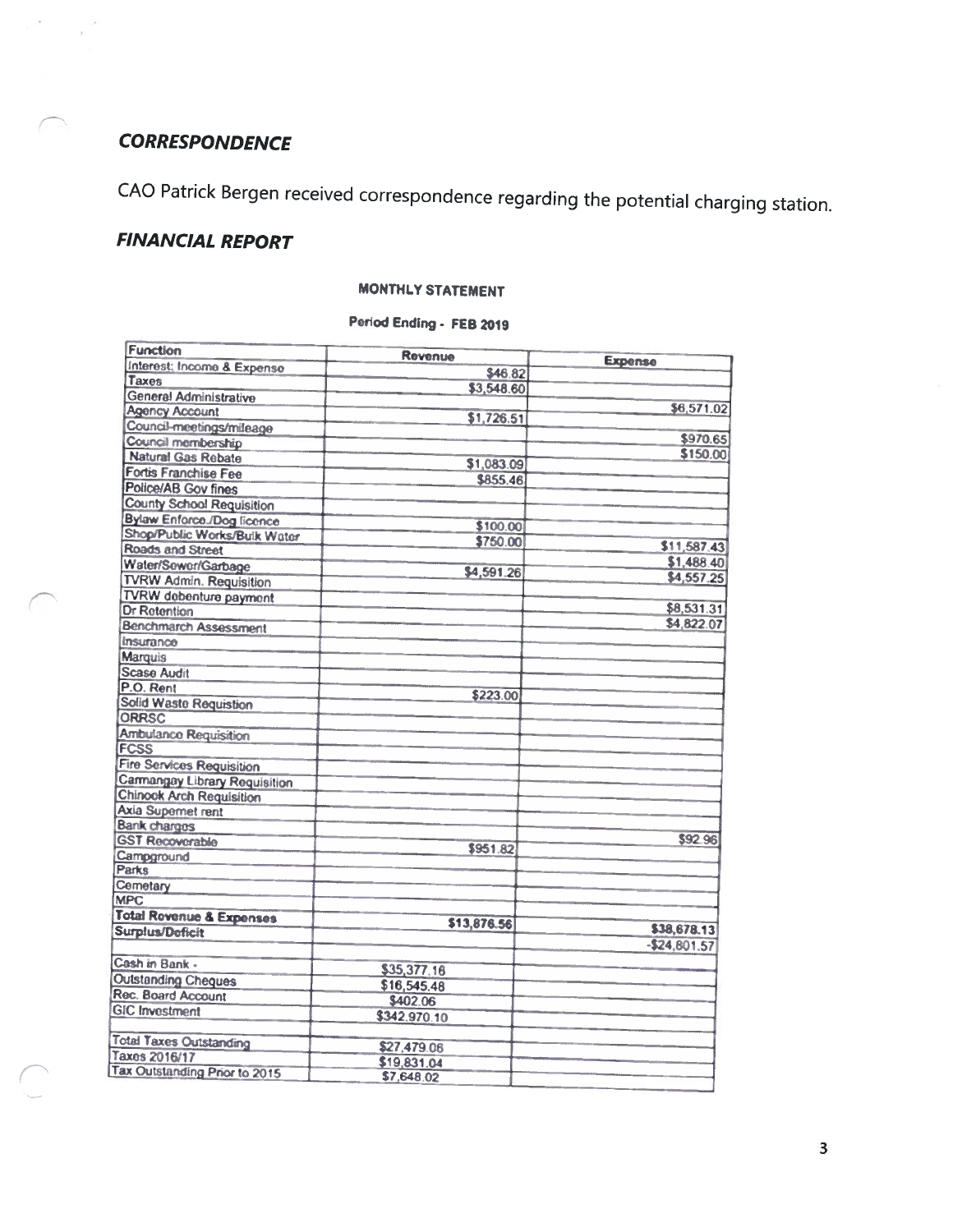Motion made by Deputy Mayor JoAnne Juce to accept the financial report as presented.

Carried.

#### NEW BUSINESS

a) Motion made by Mayor Hovde to authorize the Mayor to sign the below Letter of Support for the Carmangay Community Centre Association.

b) Motion made by Councilor Peggy Hovde to accept the <sup>2019</sup> Final Operating Budget.

c) Motion made by Councilor Peggy Hovde to direct staff to investigate current policies and bylaws and suggest <sup>a</sup> policy or bylaw to address requests from property owners for assistance with sanitary and waterline issues.

d) Motion made by Councilor Peggy Hovde to authorize the Mayor to sign the Vulcan Regional Emergency Management Agreement.

Motion made by Deputy Mayor Joanne Juce for Council to pass 1st reading of Bylaw #786 Regional Emergency Management.

e) Council reviewed the upcoming tree removal in support of the upcoming infrastructure work. CAD Bergen will be following up with the Horticultural Association about choice of trees.

# Motion made by Councilor Peggy Hovde to direct staff to look into <sup>a</sup> policy for tree removal and replacement and bring back for Council consideration.

#### Carried.

f) CAO Bergen advised that the Action List will be available for the next meeting of Council when many of the activities associated with the infrastructure work can be added.

g) Council discussed dates for Spring Cleanup and suggested it should be on May 21, <sup>2019</sup> and advised to announce this in the village newsletter.

h) Council discussed the hiring of <sup>a</sup> Summer Students.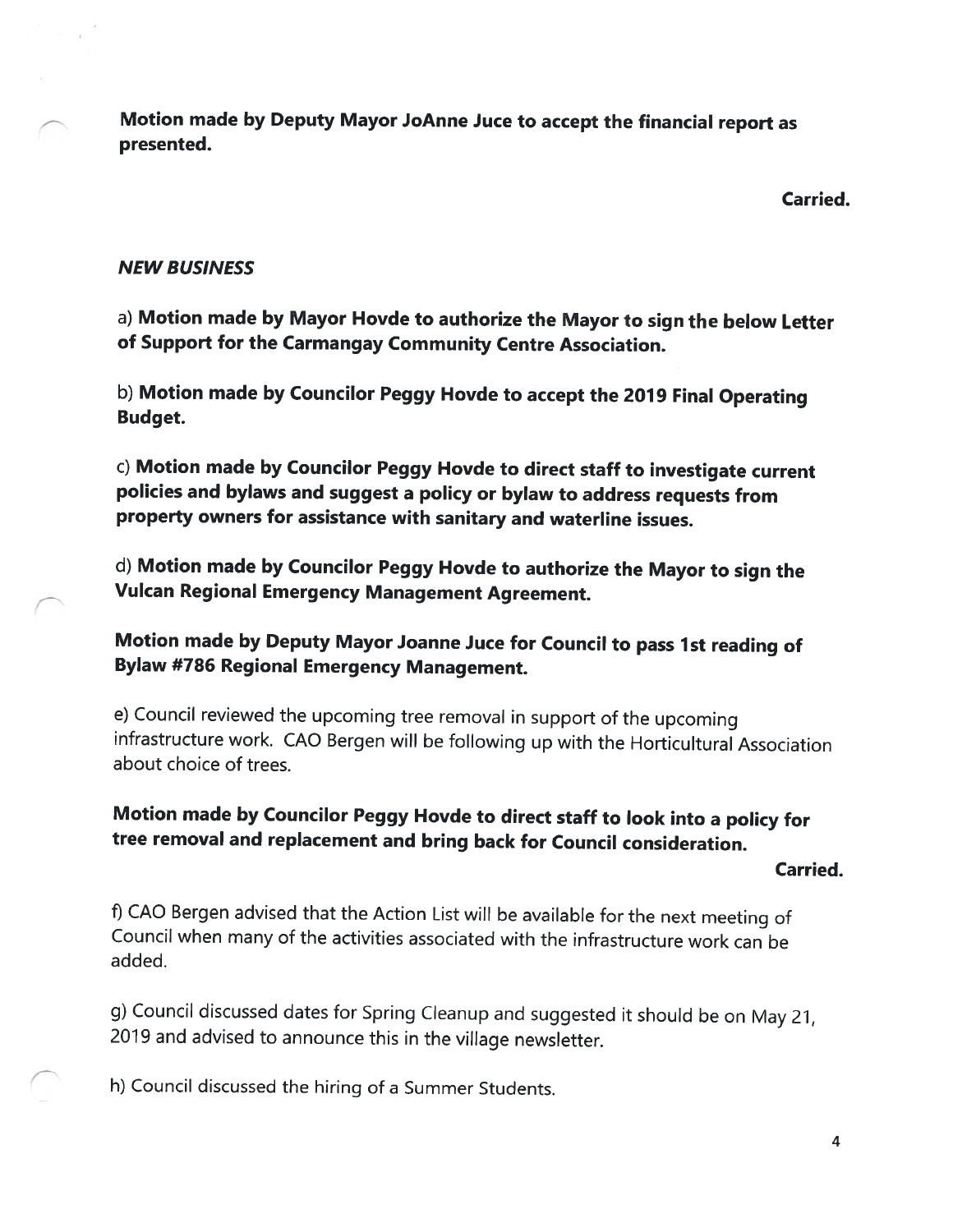i) Council discussed FCSS Council Involvement, and specifically FCSS' involvement in St. Patrick's Day activities.

j) Motion made by Deputy Mayor JoAnne Juce to direct administration to complete the Rocky Mountain Equipment Agreement in support of leasing equipment financed in the 2019 to <sup>2023</sup> Capital Plan.

Carried.

#### REPORTS

### a) ORRSC

Councilor Peggy Hovde attended an ORRSC meeting. Discussion involved creation of ortho-layer <sup>p</sup>hotographs, in addition to parliamentary procedure.

## b) MARQUIS

Deputy Mayor Joanne Juce attended <sup>a</sup> Marquis Foundation meeting. The Marquis Board is continuing the process of upgrading the policy manual.

The auditor's report showed that financials were all in order for the past year.

The Feasibility Study for <sup>a</sup> potential new Seniors' Facility has been completed. For an additional fee, the study consultants will be presenting the proposal & request for grant funding to the Provincial Government.

#### c) VULCAN DISTRICT SOLID WASTE

No meeting.

## d) CARMANGAY AND DISTRICT LIBRARY BOARD

Deputy Mayor Joanne Juce reported that he Carmangay Library was the proud recipient of <sup>a</sup> READ award at the Southern Alberta Library Conference in early March 2019. My understanding is that this was <sup>a</sup> third-place award. We received <sup>a</sup> trophy and \$400.00, which will go toward Special Programming. The Minister's YOU Award voting has been postponed due to the upcoming election. St. Patrick's Day at the Library was very successful, with 40 people attending.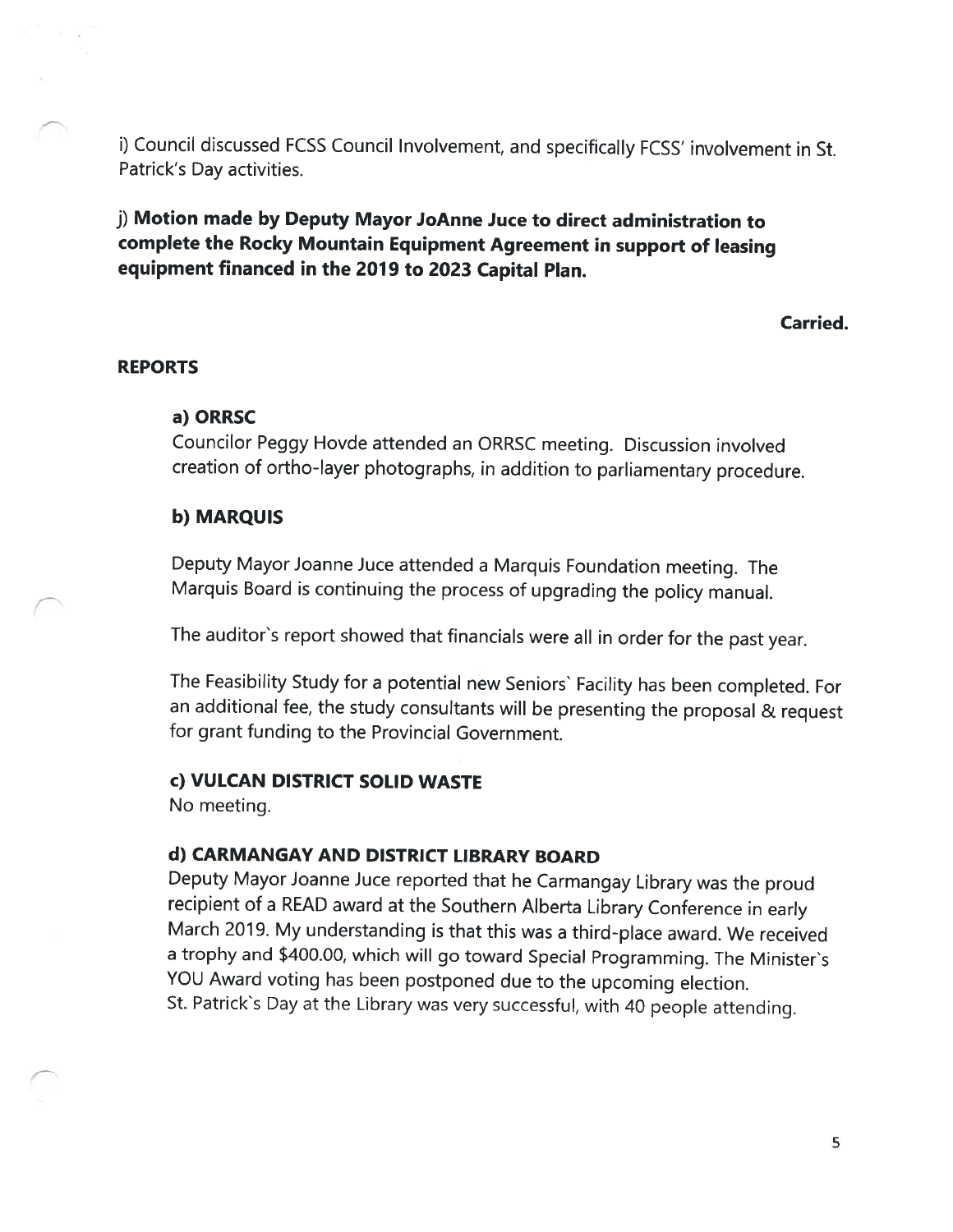### e) FCSS

 $\sim$   $_{\star}$ 

Deputy Mayor Joanne Juce reported that the Interagency meetings continue to bring positive results for the community at large.

Nav-CARE is being funded for one year - care for adult with serious illnesses who may lack funds and thus be experiencing poor quality of life.

Social media policies for staff, volunteers and board members were discussed. Additional members-at-large are being sought to join the FCSS Board.

FCSS sponsored another successful St. Patrick's Day event on March 17.

## f) HALL BOARD

Councillor Peggy Hovde attended <sup>a</sup> Carmangay Hall Board meeting.

### g) SOUTHGROW

No meeting.

h) TWIN VALLEY REGIONAL WATER COMMISSION No meeting.

i) MAYORS AND REEVES OF SOUTHWEST ALBERTA No meeting.

j) HISTORICAL SOCIETY No meeting.

# k) CHINOOK ARCH

No meeting.

## L) TEEPEE RING COMMITTEE

Deputy Mayor JoAnne Juce reported that initial excitement among the First Nations technical advisors seems to have died down, as <sup>I</sup> have not heard anything further for the last few weeks. <sup>I</sup> have another call into Aboriginal Heritage, but no response yet. We may need to proceed with alternative <sup>p</sup>lans.

## M) PEAKS TO PRAIRIE LAUNCH

Mayor Stacey Hovde attended <sup>a</sup> Peaks to Prairie Launch meeting, in which the committee reviewed implementing <sup>a</sup> car charging station.